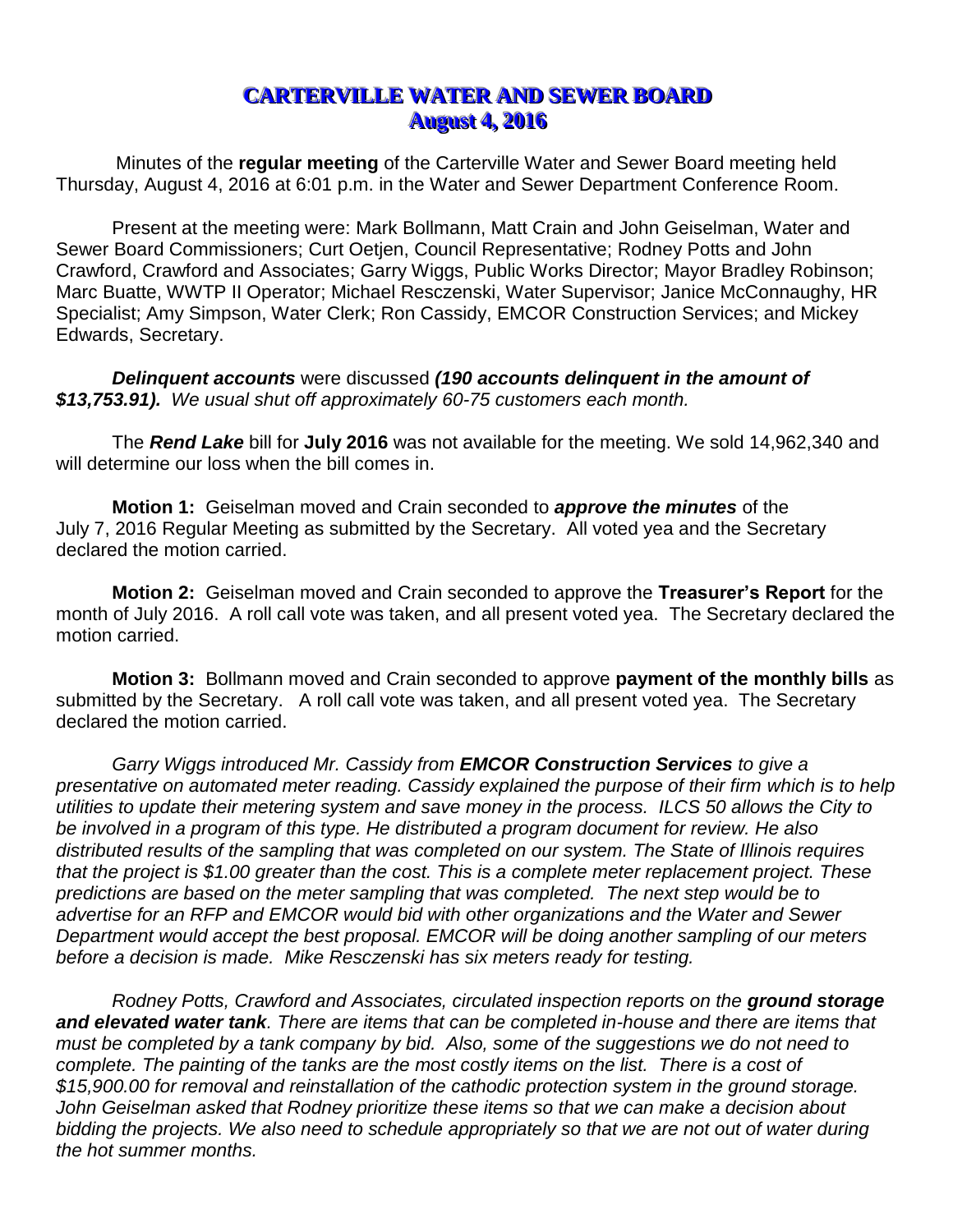Garry Wiggs explained that the *Fricke's are renovating the Lunker Lure building* and they need a 2" tap and six (6) individual meters in this building (in a water closet). Therefore, we need to establish a price for a 2" tap and then charge for materials used to complete the taps. Garry Wiggs suggested a price of \$1,500.00 plus additional material and rental of equipment. This change will have to be approved by ordinance. After discussion it was decided that we should price a 2" tap at \$2,000.00 (including the tap, tapping saddle and corp). Also, there would be additional cost for any material used (including meter/meters).

**Motion 4:** Bollman moved and Geiselman seconded to establish a *\$2,000.00 price for a 2" water tap* that includes the tap, tapping saddle and corp. Any additional materials (including the meter or meters) will be the responsibly of the customer. [An ordinance will be prepared for the Council to approve]. A roll call vote was taken, and all present voted yea. The Secretary declared the motion carried.

*Garry Wiggs explained that Clint Poole's sewer and drainage systems were damaged when Wiggs Excavating constructed the Valley Drive lift station. Mr. Poole wants us to pay for this damage. Crawford indicated that this is damage that should be covered by the contractor, Wiggs Excavating. Rodney Potts will check our warranty for this construction and we will wait for the bill from Poole for this damage.*

*Michael Resczenski stated that we had one tap and repair of a damaged meter. We need a new tapping machine at a cost of approximately \$1,700.00.* 

**Motion 5:** Bollmann moved and Crain seconded to authorize the purchase of a *tapping machine* at a cost of \$1,700.00. A roll call vote was taken, and all present voted yea.

Mike Resczenski explained that he has two students that have been working this summer for us that are eligible for the *CVE program* and he has worked with the school to have their schedules so that we will have one in the morning and one in the afternoon. Also, these students have been *painting fire hydrants* this summer and there are some sections in town that a scout is going to paint as an Eagle project, Charley Hagan. Mike explained that we will be marking the tops of these hydrants to indicate the flow.

Marc Buatte, Wastewater Treatment Plant Operator, explained that he received a price from Vandeventer for renovation of the *aeration ditches* at a cost \$385,000.00. One ditch would be approximately \$280,000.00. Municipal Equipment is checking on additional pricing. Aeration Industries has suggested changes, but Marc Buatte does not feel confident in their proposal. If we diverted funds from the Grit Chamber, which is approximately \$270,000.00 we might be able to complete one ditch. 'The Mayor suggested that we try to get through winter and evaluate this again when the sewer study is complete. It was suggested that we advertise for bids for renovation of the ditches or RFP (RFP is a request for pricing).

**Motion 6:** Crain moved and Bollmann seconded to *advertise for bids for renovation of the aeration ditches*. A roll call vote was taken, and all present voted yea. The Secretary declared the motion carried.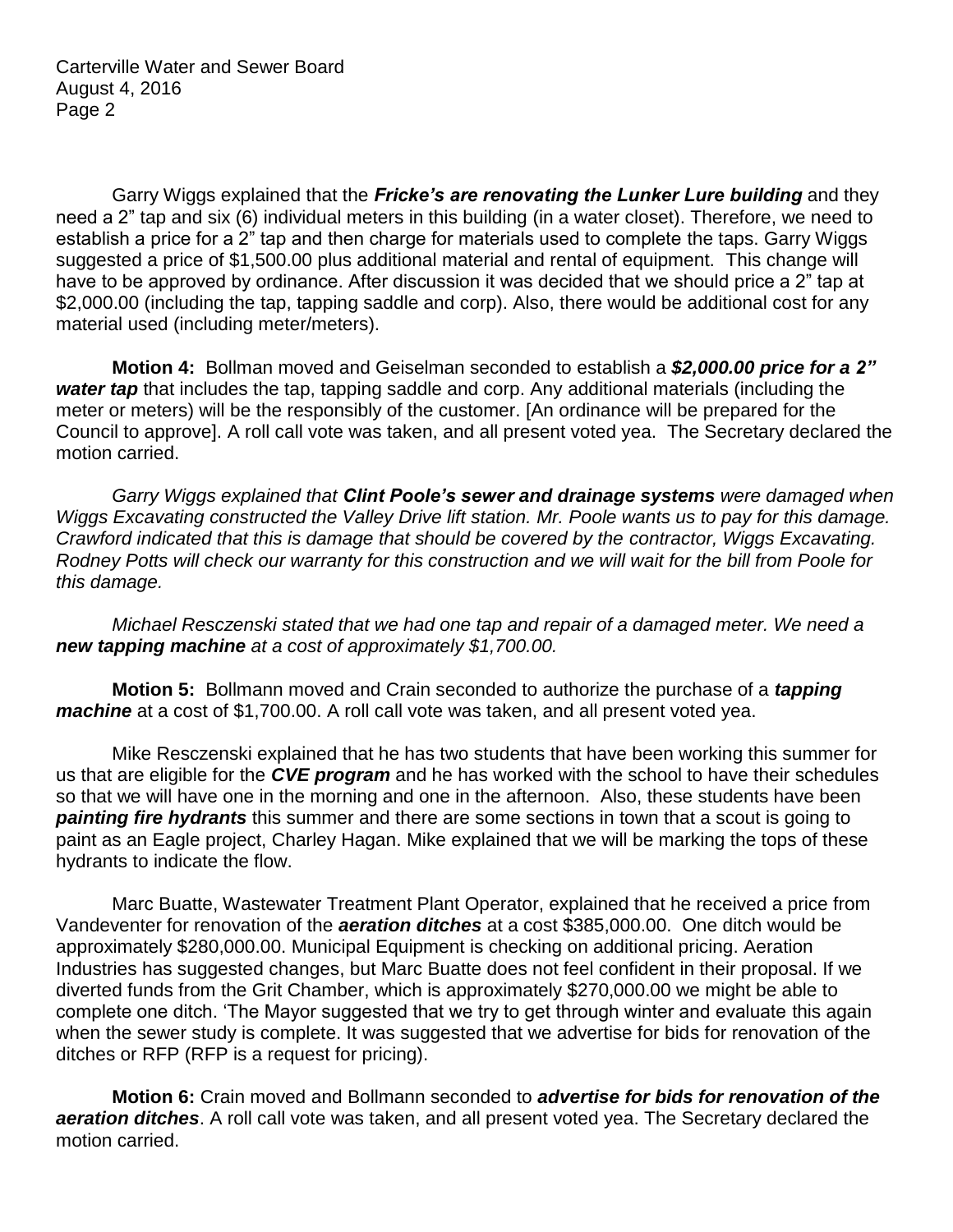Carterville Water and Sewer Board August 4, 2016 Page 3

*Marc Buatte reported that he may have found an area that is causing a lot of the infiltration in our sewer system. The lines on Texas and Willow may be merged with a storm sewer and he found a large amount of infiltration after a leak was repaired in this area.*

**Motion 7:** Crain moved and Bollmann seconded to purchase a *skid for the camera* at a cost of \$450.00. A roll call vote was taken, and all present voted yea. The Secretary declared the motion carried.

**Motion 8:** Crain moved and Bollmann seconded to approve the following *Leak and Pool credits*;

| <b>POOL CREDITS</b> |                                         |          |          |
|---------------------|-----------------------------------------|----------|----------|
| 03-3692             | Baltazar Roman, 329 Schneider           | \$103.79 |          |
| 05-0090             | Quizno's Class Sub, 402 E. Plaza, Ste 2 | \$21.38  |          |
| 08-2332             | Brandon Tompkins, 216 Dobson            | \$185.21 |          |
| 10-2540             | Jennifer Fertaly, 5694 Red Fox Drive    | \$302.20 |          |
| 10-2740             | Darian Godwin, 5674 Arctic Fox          | \$88.87  |          |
| 12-4290             | Barry Smith, 302 Nightingale            | \$16.02  |          |
| 12-6730             | Jake Rendleman, 1007 Ivey Lane          | \$28.06  |          |
| 13-5085             | David & Jackie Condor, 705 Grace Lane   | \$26.60  | \$772.13 |
|                     |                                         |          |          |

## **POOL CREDITS**

| 03-2951 | Joseph Dailey, 615 Dent Street         | \$14.00  |          |
|---------|----------------------------------------|----------|----------|
| 05-1322 | Doug Brinkley, 300 Timothy Lane        | \$35.00  |          |
| 06-8140 | Stan Reno, 203 Earl Court              | \$52.50  |          |
| 08-3181 | Jennifer Gallo, 307 Texas              | \$32.90  |          |
| 10-2790 | Eddie Webb, 5588 Arctic Fox Dr         | \$17.50  |          |
| 12-5071 | Dennis Drust, 1205 Mockingbird         | \$52.50  |          |
| 13-5021 | Naeem Qureshi, 703 David Livingston Dr | \$105.00 |          |
| 15-0171 | Bradley Young, 104 Dent Street         | \$22.75  | \$332.15 |
|         |                                        |          |          |

A roll call vote was taken, and all present voted yea. The Secretary declared the motion carried.

*Rodney Potts presented information about the final bill from Enaqua for the UV Disinfection System and the bill from Crawford and Associates. There is a bill from Haier Plumbing remaining.* 

**Motion 9:** Geiselman moved and Crain seconded to approve the following bills for the UV Disinfection System:

| Enagua                | <b>UV Disinfection System</b> | \$8,496.73                                                                                        |
|-----------------------|-------------------------------|---------------------------------------------------------------------------------------------------|
| Crawford & Associates | <b>Engineering Inspection</b> | \$1,888.00                                                                                        |
|                       |                               | A roll call vote was taken, and all present voted yea. The Secretary declared the motion carried. |

**Motion 10:** Bollmann moved and Geiselman seconded to pay the bill from *Ken Hall for the electrical work at the Bar Screen* in the amount of \$7,727.31. A roll call vote was taken, and all present voted yea. The Secretary declared the motion carried.

*There was no activity on the Grit Chamber this month. However, Mike Resczenski installed a water meter at this equipment.*